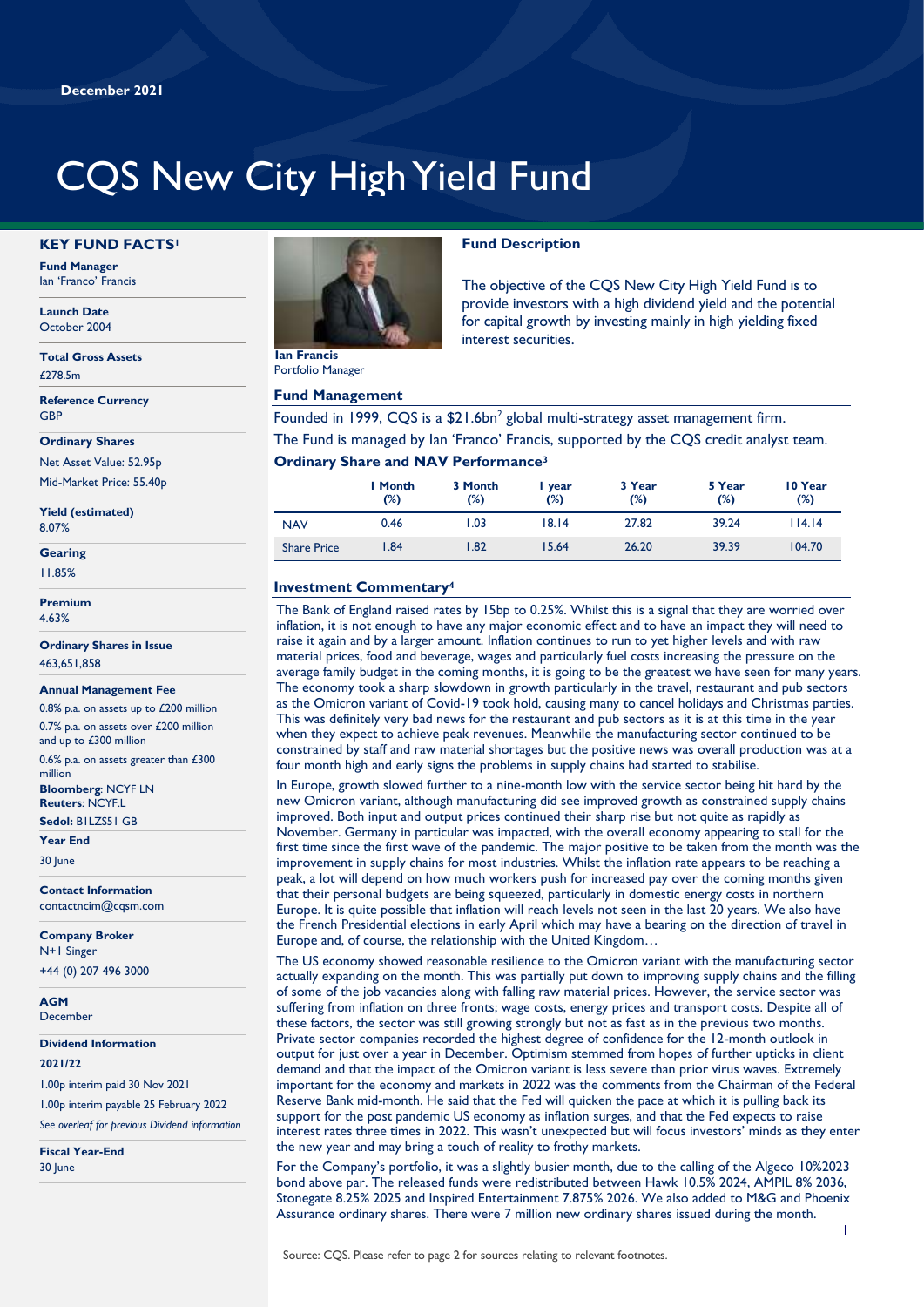# **KEY FUND FACTS** *(continued)*

|                              | Gross Leverage $(\%)^5$ | <b>Commitment Leverage(%)<sup>6</sup></b> |
|------------------------------|-------------------------|-------------------------------------------|
| CQS New City High Yield Fund |                         |                                           |

<sup>5</sup>Source: CQS, as at 31 December 2021. For methodology details see Article 4(3) of Directive 2011/61/EU (AIFMD) and Articles 6, 7, 9 and 10 of Delegated Regulation 231/2013.

<sup>6</sup>Source: CQS, as at 31 December 2021. For methodology details see Article 4(3) of Directive 2011/61/EU (AIFMD) and Articles 6, 8, 9, 10 and 11 of Delegated Regulation 231/2013.

**Portfolio Analysis 1, 7**



### **Top 10 Holdings (%) 1, 8**

| <b>Name</b>                          | (% of NAV) |
|--------------------------------------|------------|
| CYBG PLC 16-31/12/2049 FRN           | 5.47       |
| SHAWBROOK GROUP 17-31/12/2059 FRN    | 5.40       |
| GALAXY FINCO LTD 9.25% 19-31/07/2027 | 5.02       |
| AGGREGATED MICRO 8% 16-17/10/2036    | 3.87       |
| CO-OPERATIVE FIN 19-25/04/2029 FRN   | 3.57       |
| RAVEN RUSSIA 12% 09-31/12/2059       | 3.54       |
| REA FINANCE 8.75% 15-31/08/2025      | 3.50       |
| STONEGATE PUB 8.25% 20-31/07/2025    | 3.47       |
| BOPARAN FINANCE 7.625% 20-30/11/2025 | 3.47       |
| DIVERSIFIED ENERGY CO PLC.           | 2.86       |
| <b>Top 10 Holdings Represent</b>     | 40.17      |

*The Company has exposure to 108 issues. All holdings data are rounded to two decimal places. Total may differ to sum of constituents due to rounding.*

Source: <sup>I</sup>BNP Paribas Securities Services S.C.A., as at 31 December 2021. <sup>2</sup>CQS as at 31 December 2021. <sup>3</sup>BNP Paribas Securities Services S.C.A., total return performance based on bid prices. These include historic returns and past performance is not a reliable indicator of future results. The value of investments can go down as well as up. Please read the important legal notice at the end of this document. <sup>4</sup>All market data sourced from Bloomberg unless otherwise stated. Returns quoted in local currencies unless otherwise stated. The Company may have since exited some / all of the positions detailed in this commentary. <sup>8</sup>All holdings data are rounded to two decimal places. Total may differ to sum of constituents due to rounding. The Fund is regulated by the Jersey Financial Services Commission.

# **Dividend Information (***continued)*

| 2007/08 Total 3.57p |  |
|---------------------|--|
| 2008/09 Total 3.65p |  |
| 2009/10 Total 3.75p |  |
| 2010/11 Total 3.87p |  |
| 2011/12 Total 4.01p |  |
| 2012/13 Total 4.10p |  |
| 2013/14 Total 4.21p |  |
| 2014/15 Total 4.31p |  |
| 2015/16 Total 4.36p |  |
| 2016/17 Total 4.39p |  |
| 2017/18 Total 4.42p |  |
| 2018/19 Total 4.45p |  |
| 2019/20 Total 4.46p |  |
| 2020/21 Total 4.47p |  |
|                     |  |

**Investor Report** Monthly Factsheet

**Annual Report & Accounts** Published October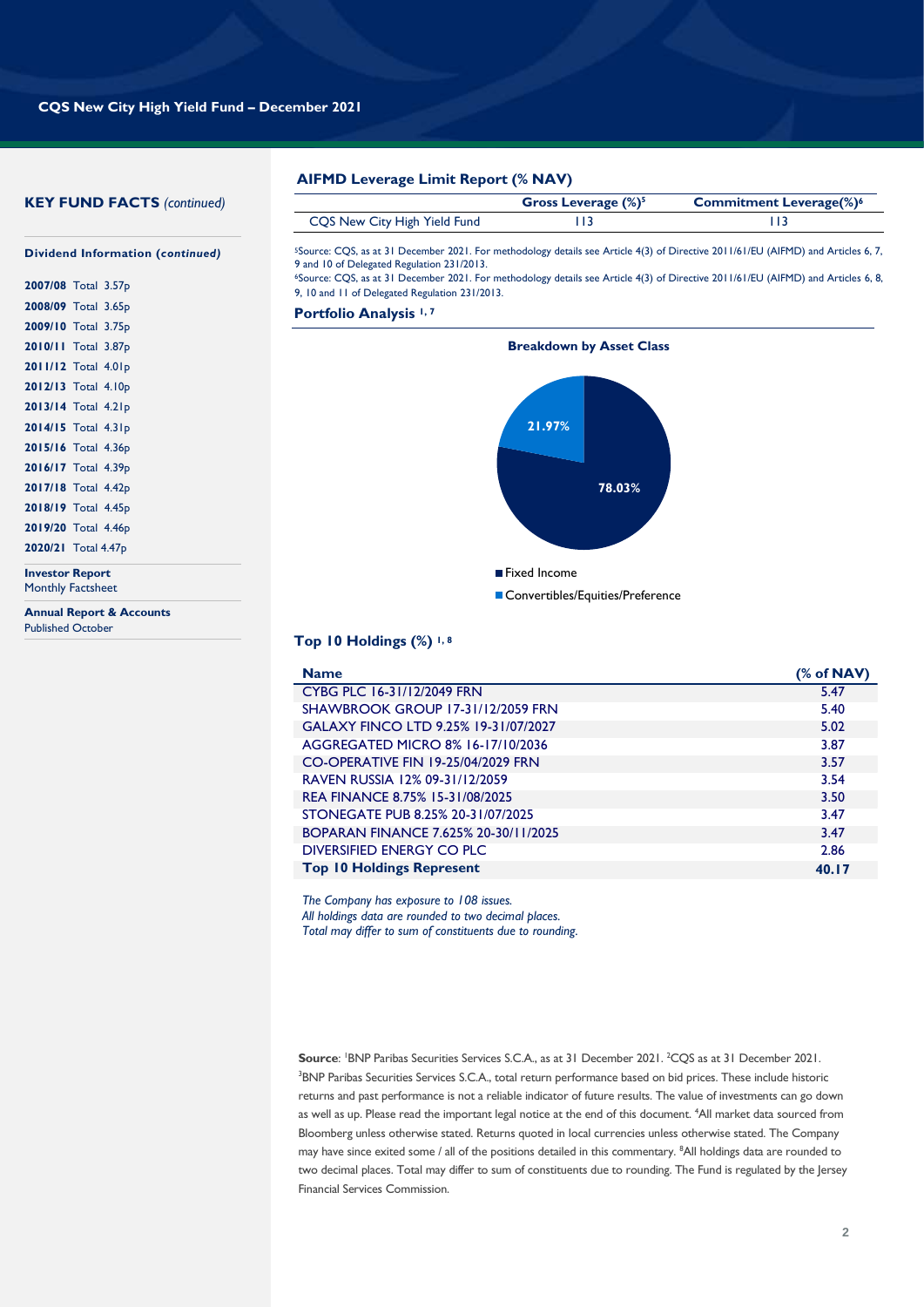#### **Important Information**

This document has been issued by CQS (UK) LLP which is authorised and regulated by the UK Financial Conduct Authority, CQS (US), LLC which is a registered investment adviser with the US Securities and Exchange Commission, and/or CQS (Hong Kong) Limited, which is authorised and regulated by the Hong Kong Securities and Futures Commission. The term "CQS" as used herein may include one or more of CQS (UK) LLP, CQS (US), LLC, and CQS (Hong Kong) Limited or any other affiliated entity. The information is intended solely for sophisticated investors who are (a) professional investors as defined in Article 4 of the European Directive 2011/61/EU or (b) accredited investors (within the meaning given to such term in Regulation D under the U.S. Securities Act of 1933, as amended) and qualified purchasers (within the meaning given to such term in Section 2(a)(51) of the U.S Investment Company Act 1940, as amended). This document is not intended for distribution to, or use by, the public or any person or entity in any jurisdiction where such use is prohibited by law or regulation.

This document is a marketing communication prepared for general information purposes only and has not been delivered for registration in any jurisdiction nor has its content been reviewed by any regulatory authority in any jurisdiction. The information contained herein does not constitute: (i) a binding legal agreement; (ii) legal, regulatory, tax, accounting or other advice; (iii) an offer, recommendation or solicitation to buy or sell shares or interests in any fund or investment vehicle managed or advised by CQS (a "CQS Fund") or any other security, commodity, financial instrument, or derivative; or (iv) an offer to enter into any other transaction whatsoever (each a "Transaction"). Any decision to enter into a Transaction should be based on your own independent investigation of the Transaction and appraisal of the risks, benefits and appropriateness of such Transaction in light of your circumstances. Any decision to enter into any Transaction should be based on the terms described in the relevant offering memorandum, prospectus or similar offering document, subscription document, key investor information document (where applicable), and constitutional documents and/or any other relevant document as appropriate (together, the "Offering Documents"). Any Transaction will be subject to the terms set out in the Offering Documents and all applicable laws and regulations. The Offering Documents supersede this document and any information contained herein. The Offering Documents for CQS UCITS range of funds is availabl[e here](https://www.cqs.com/what-we-do/ucits) (www.cqs.com/what-we-do/ucits#global-convertibles) in English (US persons will not be eligible to invest in CQS managed UCITS funds save to the extent set out in the relevant Offering Document). A copy of CQS' Complaints Policy, which sets out a summary of investors' rights, is availabl[e here](https://www.cqs.com/site-services/regulatory-disclosures) (www.cqs.com/site-services/regulatory-disclosures) in English. CQS may terminate the arrangements for marketing or distribution of any COS Fund at any time.

Nothing contained herein shall give rise to a partnership, joint venture or any fiduciary or equitable duties. The information contained herein is provided on a non-reliance basis, not warranted as to completeness or accuracy, and is subject to change without notice. Any information contained herein relating to any non-affiliated third party is the sole responsibility of such third party and has not been independently verified by CQS. The accuracy of data from third-party vendors is not guaranteed. If such information is not accurate, some of the conclusions reached or statements made may be adversely affected. CQS is not liable for any decisions made or action taken by you or others based on the contents of this document and neither CQS nor any of its directors, officers, employees or representatives accept any liability whatsoever for any errors or omissions or any loss howsoever arising from the use of this document.

Information contained in this document should not be viewed as indicative of future results as past performance of any Transaction is not indicative of future results. Any investment in a CQS Fund or any of its affiliates involves a high degree of risk, including the risk of loss of the entire amount invested. The value of investments can go down as well as up. Future performance is subject to taxation which depends on the personal situation of each investor and which may change in the future. Investments may lead to a financial loss if no guarantee on the capital is in place. An investment in any CQS Fund will involve a number of material risks which include, without limitation, risks associated with adverse market developments, currency and exchange rate risks, risk of counterparty or issuer default, and risk of illiquidity. Any assumptions, assessments, targets (including target returns and volatility targets), statements or other such views expressed herein (collectively "Statements") regarding future events and circumstances or that are forward looking in nature constitute CQS' subjective views or beliefs and involve inherent risk and uncertainties beyond CQS' control. Any indices included in this document are for illustrative purposes only and are not representative of CQS Funds in terms of either composition or risk (including volatility and other risk related factors). Unless stated to the contrary CQS Funds are not managed to a specific index.

The information contained herein is confidential and may be legally privileged and is intended for the exclusive use of the intended recipient(s) to which the document has been provided. In accepting receipt of the information transmitted you agree that you and/or your affiliates, partners, directors, officers and employees, as applicable, will keep all information strictly confidential. Any review, retransmission, dissemination or other use of, or taking of any action in reliance upon, this information is prohibited. Any distribution or reproduction of this document is not authorized and prohibited without the express written consent of CQS, or any of its affiliates. Unless otherwise stated to the contrary herein, CQS owns all intellectual property rights in this document. CQS is a founder of the Standards Board for Alternative Investments ("SBAI") which was formed to act as custodian of the alternative investment managers' industry best practice standards (the "Standards"). By applying the Standards, managers commit to adopt the "comply or explain" approach described in the Standards. CQS is a signatory of the UN Principles for Responsible Investment and a supporter and participant of certain other responsible investment related industry associations.

**PRI Note:** PRI is an investor initiative in partnership with UNEP Finance and the UN Global Compact. GMv9.

**L22-051 / 01.22**